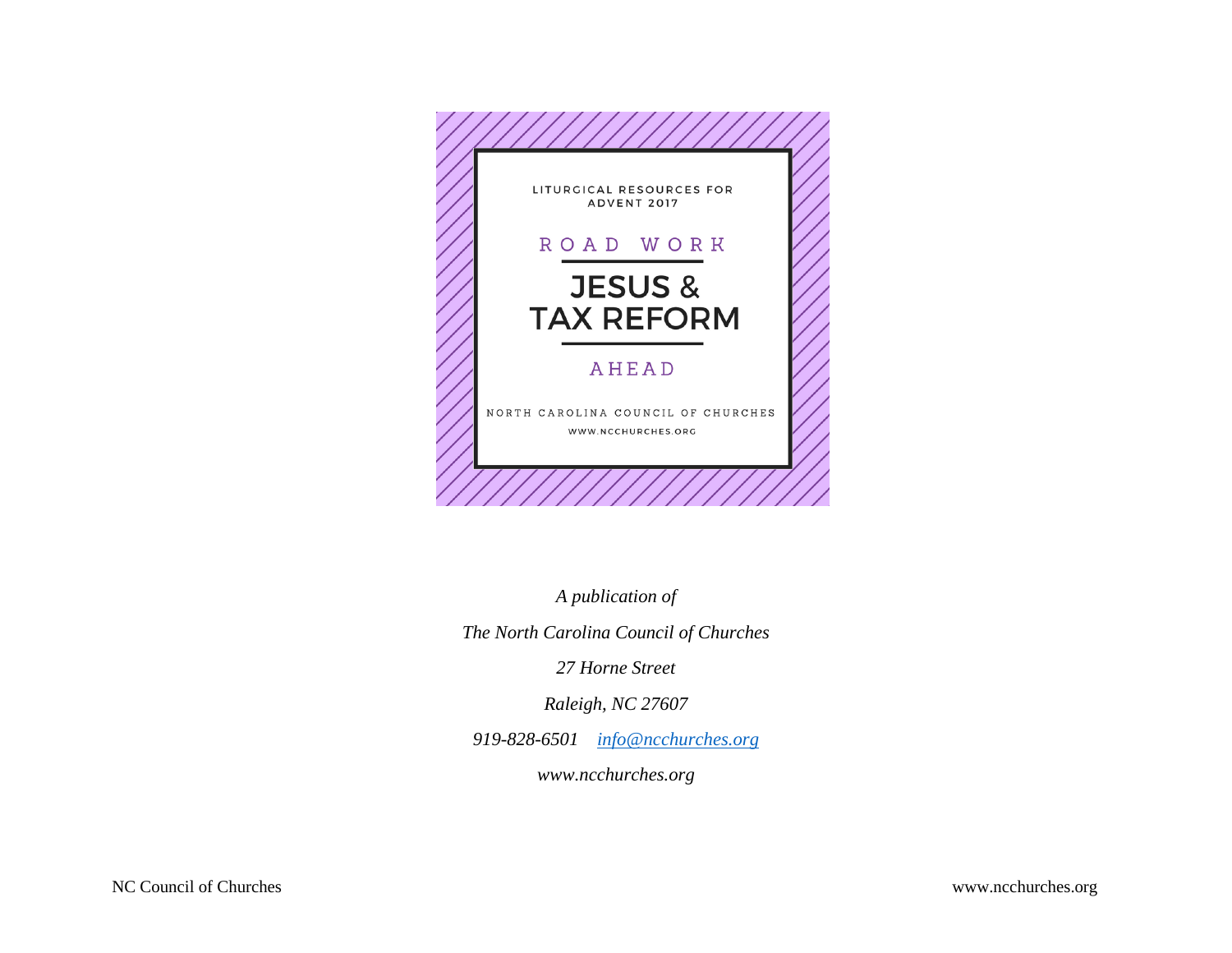## **Jesus' Teaching about Money, Possessions, and Care for Those Whose Bodies are Hungry and Broken**

The scriptures presented during this Advent Season are made poignant when paired with teachings which engage Jesus teachings about money, and about care for those who are hungry and whose bodies need healing. If your church follows the lectionary, then you may have used Jesus' reminder about the least of these on the Sunday between Thanksgiving and Advent 1. If so, this teaching can provide an especially useful grounding for teaching during Advent. Please take special note of these suggestions about this and other passages that can bolster a focus on Jesus-economics and economics during Advent – and into the new year.

There are more of Jesus' relevant teachings than are included here. Specifically, instances of Jesus healing bodies are found repeatedly throughout the gospels, often as passing comments about Jesus' interactions with the masses. We have included some notable examples. Please contact us [\(info@ncchurches.org\)](mailto:info@ncchurches.org) with suggestions of other passages that should be included on this list!

| <b>Scripture</b>        | <b>Summary</b>                                                                                                                                 | Category                    |
|-------------------------|------------------------------------------------------------------------------------------------------------------------------------------------|-----------------------------|
| <b>Matthew 6:9-13</b>   | The Lord's Prayer                                                                                                                              | On Earth as it is in Heaven |
| <b>Matthew 25:31-47</b> | This is the passage often entitled "The Judgment of the Nations," in<br>which those who are righteous are sorted from those who are not. It is | On Earth as it is in Heaven |
|                         | in this text that the accused ask Jesus when it was that they did not feed,                                                                    |                             |
|                         | clothe, welcome, and visit him. And it is here the offers the poignant                                                                         |                             |
|                         | answer: "[J] ust as you did not do it to one of the least of these, you did                                                                    |                             |
|                         | not do it to me."                                                                                                                              |                             |
| Mark 12:28-34           | In this passage a scribe asks Jesus which commandment is the greatest.                                                                         | On Earth as it is in Heaven |
|                         | Jesus responds by quoting the first commandment, that one must love                                                                            |                             |
|                         | the Lord God with heart and soul and mind and strength. But Jesus then                                                                         |                             |
|                         | adds the kicker, the by which we are bound as followers of Jesus: "You                                                                         |                             |
|                         | shall love your neighbor as yourself."                                                                                                         |                             |
| Luke 1: 46-56           | Mary's Magnificat heralds the coming Christ by reciting the works of                                                                           | On Earth as it is in Heaven |
|                         | God, the Mighty One. In so doing she names God as one who brings                                                                               |                             |
|                         | down the powerful from their thrones, filled the hungry with good                                                                              |                             |
|                         | things, and sent the rich away with nothing.                                                                                                   |                             |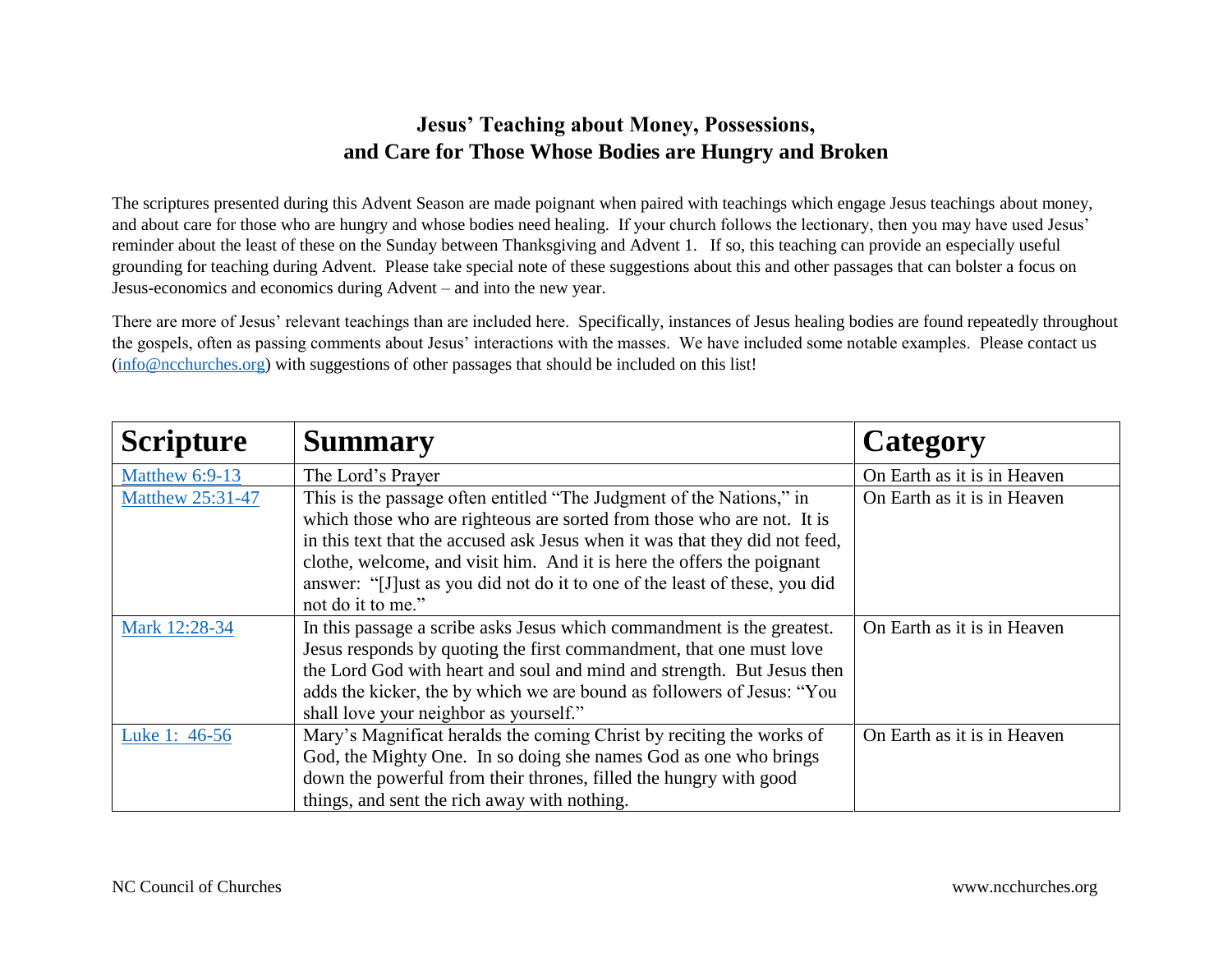| <b>Scripture</b>       | <b>Summary</b>                                                                                                                                                                                                                                                                                                                                                                                                              | <b>Category</b>             |
|------------------------|-----------------------------------------------------------------------------------------------------------------------------------------------------------------------------------------------------------------------------------------------------------------------------------------------------------------------------------------------------------------------------------------------------------------------------|-----------------------------|
| Luke 4: 16-19          | Here, Jesus claims his place as the one sent to bring good news to the<br>poor, to release captives, cause the blind to see, and free the oppressed.                                                                                                                                                                                                                                                                        | On Earth as it is in Heaven |
| Luke 11:39-43          | Jesus goes after those who feign cleanliness and righteousness in this<br>diatribe: the tithing of luxury means nothing when God's love and<br>God's justice are neglected.                                                                                                                                                                                                                                                 | On Earth as it is in Heaven |
| Luke 16:19-31          | This is the story of Lazarus. It is the poor man who is giving the dignity<br>of a name. When the rich man begs for the chance to warn his family of<br>the coming torment, Abraham declines, reminding him that the prophets<br>have long made this warning. He asks why they would believe one who<br>has risen from the dead, a poignant reminder that we must ask the same<br>question of ourselves and the risen Lord. | On Earth as it is in Heaven |
| <b>Matthew 12:9-13</b> | Jesus is challenged by the Pharisees for healing on the Sabbath. In this<br>passage, becomes a pawn of policy in efforts to undermine the power of<br>Jesus' authority, and specifically his concern for bodies. Jesus heals the<br>man anyway.                                                                                                                                                                             | Tending to Bodies           |
| Mark 5: 21-43          | Jesus stops on his way to revive a young girl, pausing to heal a woman<br>who merely reached out and touched his garment. This passage is really<br>significant because of the presence of women, and because of Jesus<br>willingness to be touched by a bleeding woman, and to touch a child<br>who is, by all accounts, dead. He cares for bodies, even when the work<br>is dirty.                                        | <b>Tending to Bodies</b>    |
| Luke                   | Luke portrays Jesus as a healer throughout the text. We offer selected<br>instances of Jesus healing bodies. (Luke also offers accounts like the<br>one in Mark of the bleeding woman).                                                                                                                                                                                                                                     | Tending to Bodies           |
| Luke 5:17-39           | Jesus heals a man dropped through the roof of a house where he was<br>teaching! This story highlights the significance of a community of care<br>that believes that healing bodies matters                                                                                                                                                                                                                                  | <b>Tending to Bodies</b>    |
| Luke 7:11-17           | Luke raises from the dead the son of a widow. This passage is important<br>because it demonstrates concern for one who, because of the system in                                                                                                                                                                                                                                                                            | Tending to Bodies           |